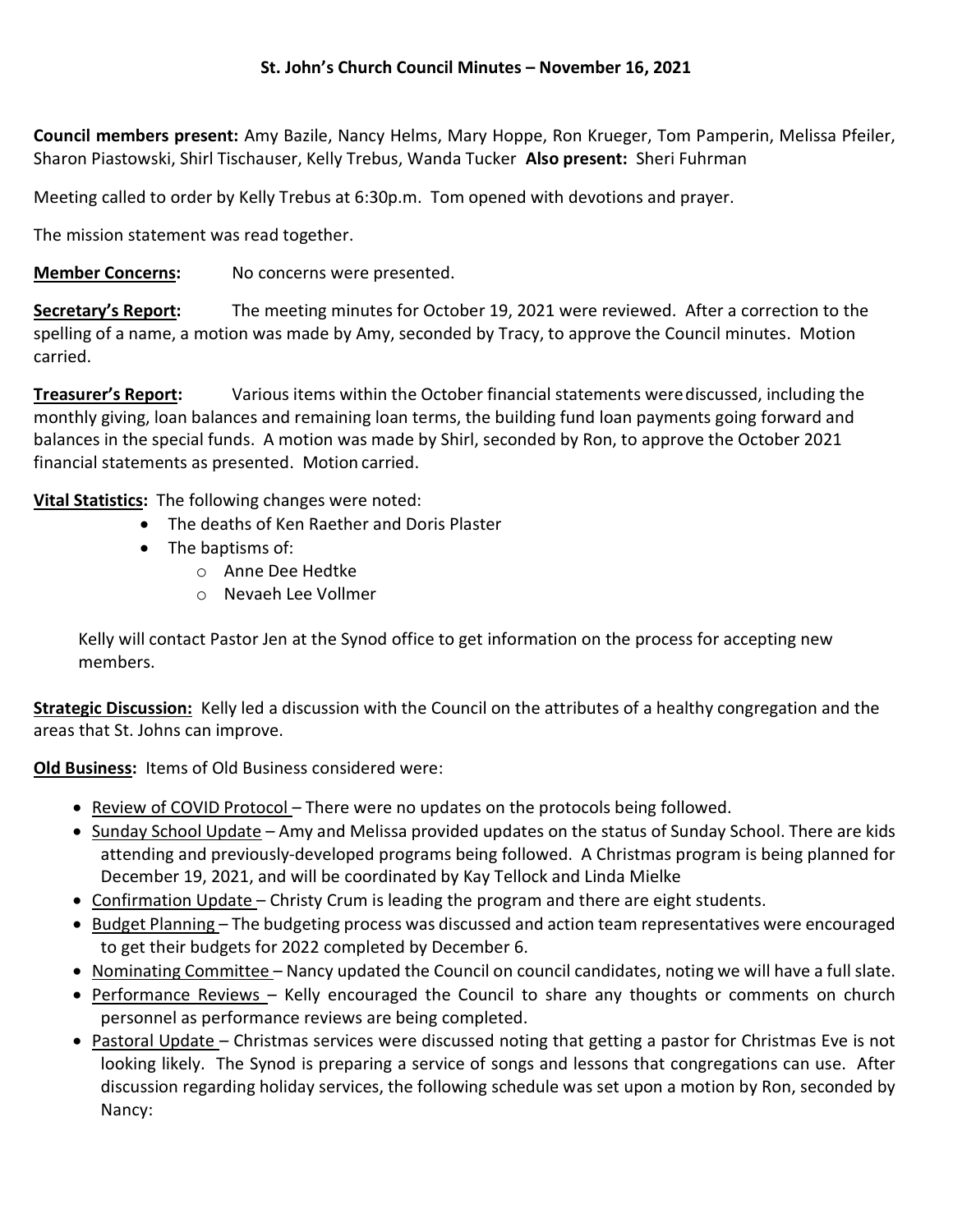- Wednesday, December 22 No Service
- Friday, December 24 3:30 pm and 6:00 pm Services
- Saturday, December 25 No Service
- Sunday, December 26 No Service
- Wednesday, December 29 No Service

## Motion carried.

Kelly led a discussion on the meeting held with Pastors Asher and Jen from the Synod. The meeting was a positive one and it was hopeful from the Synod that with pastors currently in motion that our time until the next pastor will not be long. Pastor Asher gave an overview of the upcoming process with an update of the Ministry Site Profile, selection of a Call Committee and interview process. It was also suggested that St. Johns consider engaging a consultant to assist on strategic discussions.

Other Old Business – There was no other old business.

## New Business: Items of New Business considered were:

- Annual Meeting Sheri requested that information for the January 30, 2022 Annual meeting be submitted to her as soon as possible, preferably by December 6, 2022.
- Christmas Bags Distributing Christmas bags after the Christmas program was discussed. Tom will coordinate.
- $\bullet$  Approval of Confirmed Members A motion was made by Amy, seconded by Tracy, to approve the following as members after being confirmed:
	- Hayden Miller
	- Hudson Miller
	- Rainna Miller
	- Preston Szcerbak
	- Olivia Westemeier
	- Aiden Williamson

Motion carried.

- Insurance Coverage Shirl provided an update on the church's insurance coverage. Options to increase deductibles and the corresponding premium savings were presented. Also, headstone coverage was reviewed.
- Funeral Meal Structure Shirl presented an update on the funeral meal process. After discussion, a motion was made by Tom, seconded by Amy, to move forward with the cost schedule presented by Shirl. Motion carried.
- Other New Business There was no other New Business.

## Action Team Reports: The following Action Team reports were provided:

• Worship & Music - Sharon and Tracy provided an update from the last Team meeting where payments for people that lead worship services and write messages. After of discussion, a motion was made by Tom, seconded by Wanda, to approve the following payment schedule: Lay-school trained leaders will be paid \$100 for the first service, an additional \$25 for the second service on the same day, and \$50 if that same person leads the Wednesday night service, with mileage paid at the current IRS level for those leaders not members of St. Johns.; Message writers will be paid \$25 per message, with Worship & Music maintaining a list of persons qualified to write messages. Motion carried. It was also noted that a proposal for updating the sound system was received and is being reviewed.